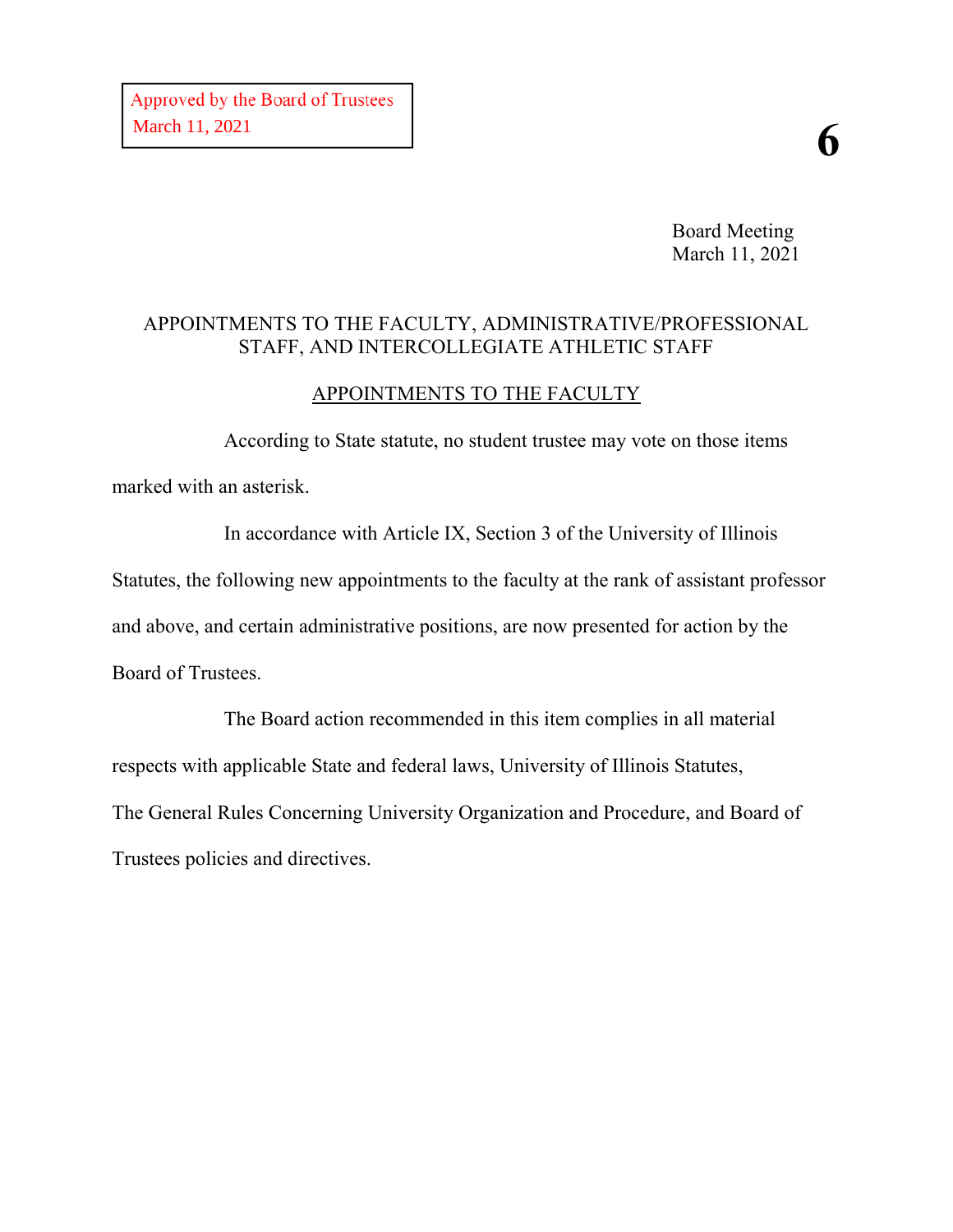## Faculty New Hires Urbana

Submitted to the Board of Trustees March 11, 2021

| Name                                     | College                                                  | Proposed UI<br>Job Title |                                                                                               | Tenure<br><b>Status</b>          | Job<br><b>FTE</b> | Service<br>description | Service                         | Salary       |             |
|------------------------------------------|----------------------------------------------------------|--------------------------|-----------------------------------------------------------------------------------------------|----------------------------------|-------------------|------------------------|---------------------------------|--------------|-------------|
| *Wei, Na                                 | Grainger<br>College of<br>Engineering                    | Associate<br>Professor   | <b>Appointing Unit</b><br>Civil and<br>Environmental<br>Engineering                           | Indefinite<br>Tenure             | 1.00              | Academic<br>Year       | <b>Begin Date</b><br>08/16/2021 | \$123,000.00 | per<br>year |
| *Wang, Dong                              | School of<br>Information<br>Sciences                     | Associate<br>Professor   | School of<br>Information<br>Sciences                                                          | Indefinite<br>Tenure             | 1.00              | Academic<br>Year       | 08/16/2021                      | \$137,500.00 | year        |
| Zhang, Tingting                          | School of<br>Labor and<br>Employment<br><b>Relations</b> | Assistant<br>Professor   | School of Labor<br>and<br>Employment<br>Relations                                             | Probationary,<br>Yr <sub>1</sub> | 1.00              | Academic<br>Year       | 08/16/2021                      | \$142,500.00 | year        |
| <b>Burgess, Steven</b><br>James          | College of<br><b>Liberal Arts</b><br>and Sciences        | Assistant<br>Professor   | Plant Biology,<br>School of<br>Integrative<br>Biology                                         | Initial/Partial<br>Term          | 1.00              | Academic<br>Year       | 10/16/2021                      | \$82,500.00  | year        |
| Burgess, Steven<br>James                 | College of<br><b>Liberal Arts</b><br>and Sciences        | Assistant<br>Professor   | Plant Biology,<br>School of<br>Integrative<br>Biology                                         | Probationary,<br>Yr <sub>1</sub> | 1.00              | Academic<br>Year       | 08/16/2022                      | \$82,500.00  | Year        |
| Miller, Daniel J.                        | College of<br><b>Liberal Arts</b><br>and Sciences        | Assistant<br>Professor   | Evolution,<br>Ecology and<br>Behavior,<br>School of<br>Integrative<br>Biology                 | Probationary,<br>Yr <sub>1</sub> | 1.00              | Academic<br>Year       | 08/16/2021                      | \$82,500.00  | year        |
| <b>Sweeney, Patrick</b><br><b>Robert</b> | College of<br><b>Liberal Arts</b><br>and Sciences        | Assistant<br>Professor   | Molecular and<br>Integrative<br>Physiology,<br>School of<br>Molecular and<br>Cellular Biology | Probationary,<br>Yr <sub>1</sub> | 1.00              | Academic<br>Year       | 08/16/2021                      | \$82,000.00  | year        |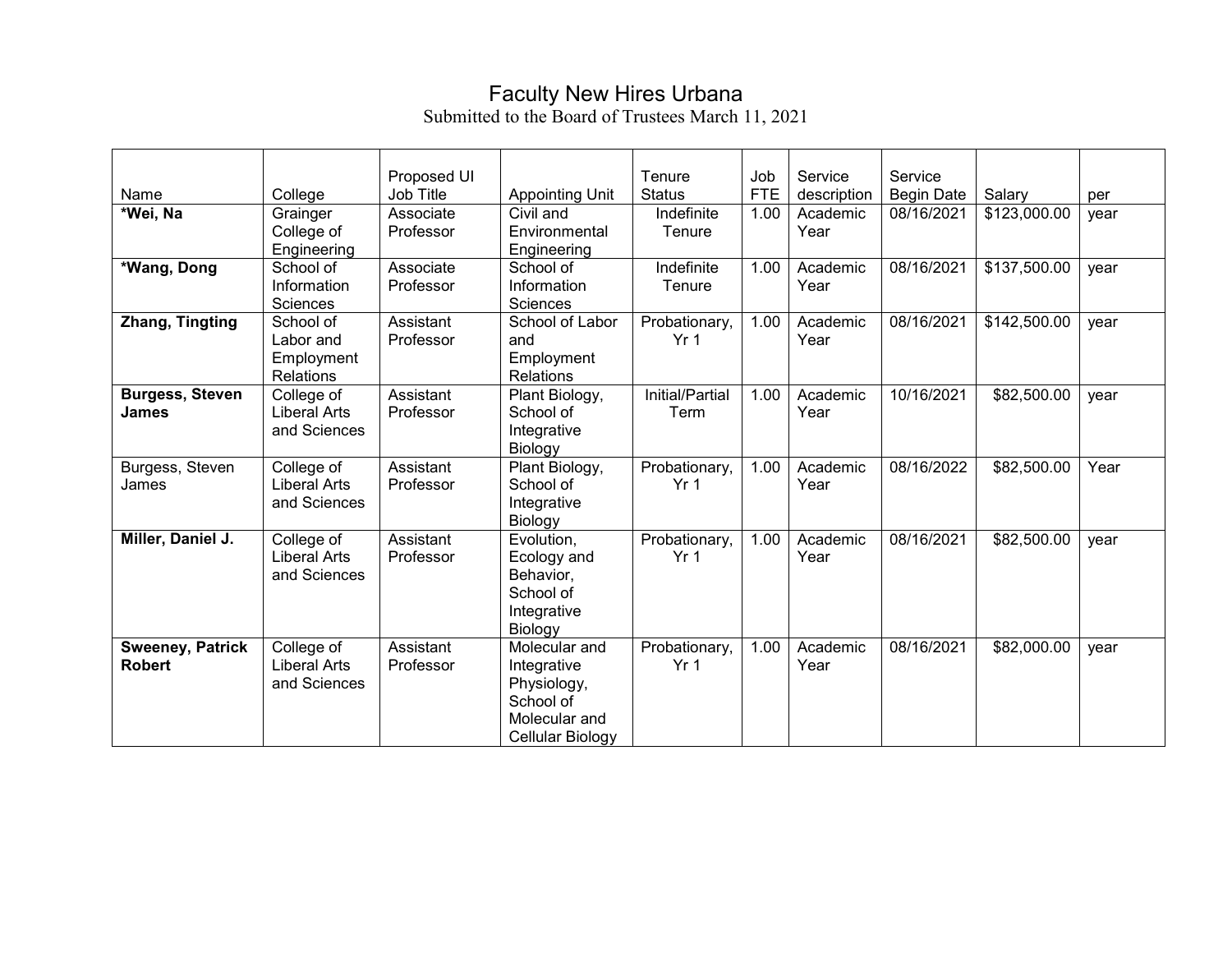| Name                            | College                | Proposed UI<br>Job Title                                  | <b>Appointing Unit</b>            | Tenure<br><b>Status</b> | Job<br><b>FTE</b> | Service<br>description | Service<br><b>Begin Date</b>     | Salary      | per  |
|---------------------------------|------------------------|-----------------------------------------------------------|-----------------------------------|-------------------------|-------------------|------------------------|----------------------------------|-------------|------|
| Canipe, Michelle<br><b>Reed</b> | University<br>Library  | Assistant<br>Professor                                    | University<br>Library             | Initial/Partial<br>Term | 1.00              | Twelve-<br>Month       | 03/16/2021                       | \$73,000.00 | year |
| Canipe, Michelle<br>Reed        | University<br>Library  | Head of<br>Scholarly<br>Commons                           | University<br>Library             | Non-Tenured             | 0.00              | Twelve-<br>Month       | 03/16/2021                       | \$7,000.00  | year |
| Canipe, Michelle<br>Reed        | University<br>Library  | Assistant<br>Professor                                    | University<br>Library             | Probationary,<br>Yr 1   | 1.00              | Twelve-<br>Month       | 08/16/2021                       | \$73,000.00 | year |
|                                 |                        |                                                           |                                   |                         |                   |                        | Total<br>Annual<br><b>Salary</b> | \$80,000.00 | year |
| *Fry, Amy Lynn                  | University<br>Library  | Associate<br>Professor                                    | University<br>Library             | Indefinite<br>Tenure    | 1.00              | Twelve-<br>month       | 03/16/2021                       | \$84,500.00 | /yr  |
| Fry, Amy Lynn                   | University<br>Library  | Electronic<br><b>Resources</b><br>Management<br>Librarian | University<br>Library             | Non-Tenured             | 0.00              | Twelve-<br>month       | 03/16/2021                       | \$0.00      | /yr  |
| Mei, Wenyan                     | Veterinary<br>Medicine | Assistant<br>Professor                                    | Comparative<br><b>Biosciences</b> | Initial/Partial<br>Term | 1.00              | Academic<br>Year       | 03/12/2021                       | \$91,000.00 | /yr  |
| Mei, Wenyan                     | Veterinary<br>Medicine | Assistant<br>Professor                                    | Comparative<br><b>Biosciences</b> | Probationary,<br>Yr 1   | 1.00              | Academic<br>Year       | 08/16/2021                       | \$91,000.00 | /yr  |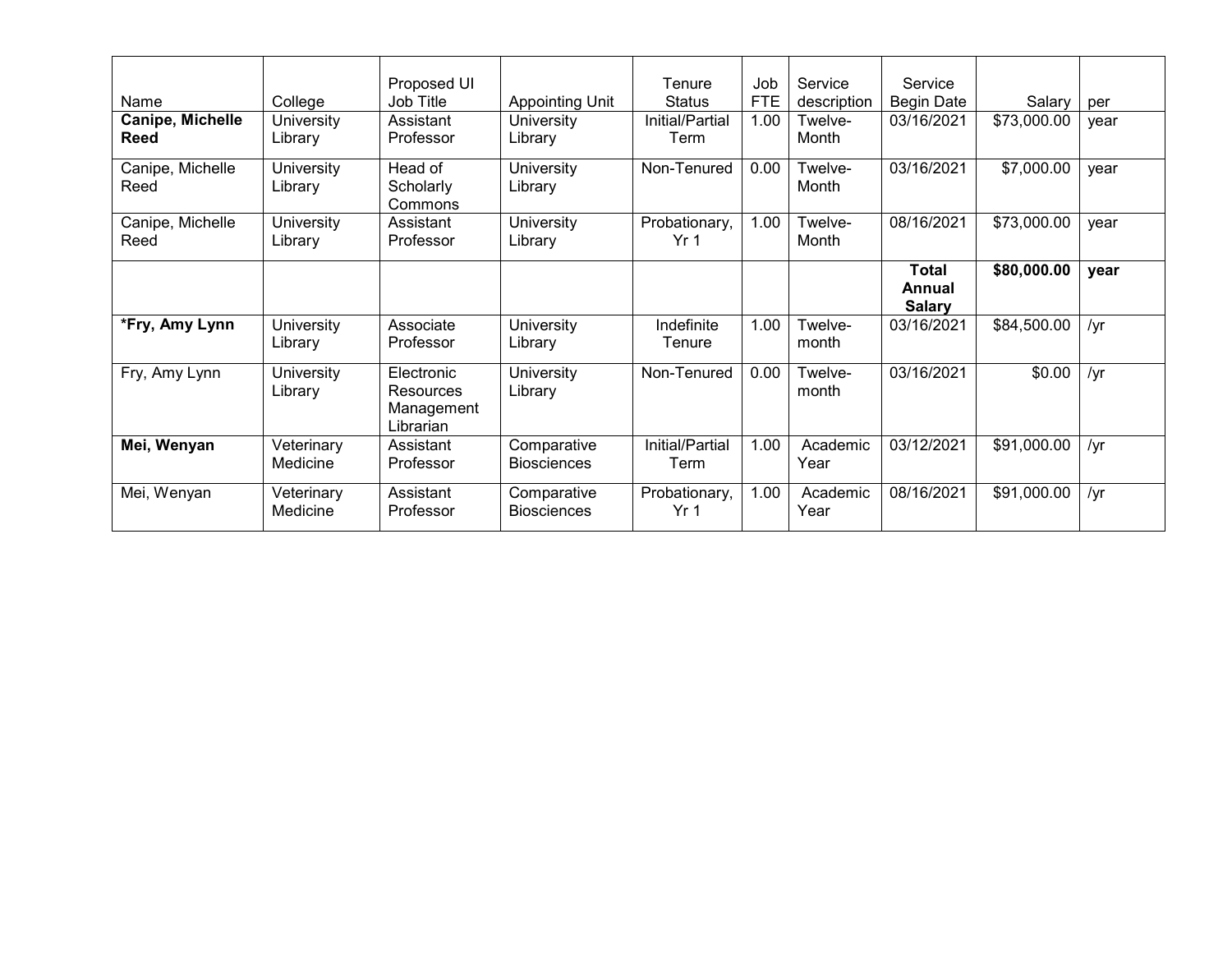#### URBANA-CHAMPAIGN

*Emeriti:*

**Anna Maria Escobar**, Professor Emerita of Spanish and Portuguese, School of Literatures, Cultures and Linguistics, January 1, 2021

**Hadi S. Esfahani**, Professor Emeritus of Economics, November 1, 2020

**Stafford Hood**, Sheila M. Miller Professor Emeritus of Education, Department of Curriculum and Instruction, January 1, 2021

**David A. Padua**, Donald Biggar Willett Professor Emeritus, Department of Computer Science, February 1, 2021

**Deborah L. Thurston**, Gutsgell Professor Emerita, Department of Industrial and Enterprise Systems Engineering, April 1, 2021

**Terry Weech**, Associate Professor Emeritus, School of Information Sciences, January 1, 2021

**Martin D. F. Wong**, Edward C. Jordan Professor Emeritus of Electrical and Computer Engineering, December 16, 2020

#### *Out-of-Cycle Promotion and Tenure:*

**Qian Chen**, to Associate Professor of Materials Science and Engineering with indefinite tenure; and to Associate Professor, Materials Research Laboratory, Grainger College of Engineering, non-tenured; Associate Professor Beckman Institute, Office of the Vice Chancellor for Research and Innovation, non-tenured; and Associate Professor, Carle Illinois College of Medicine, non-tenured, effective 3/12/2021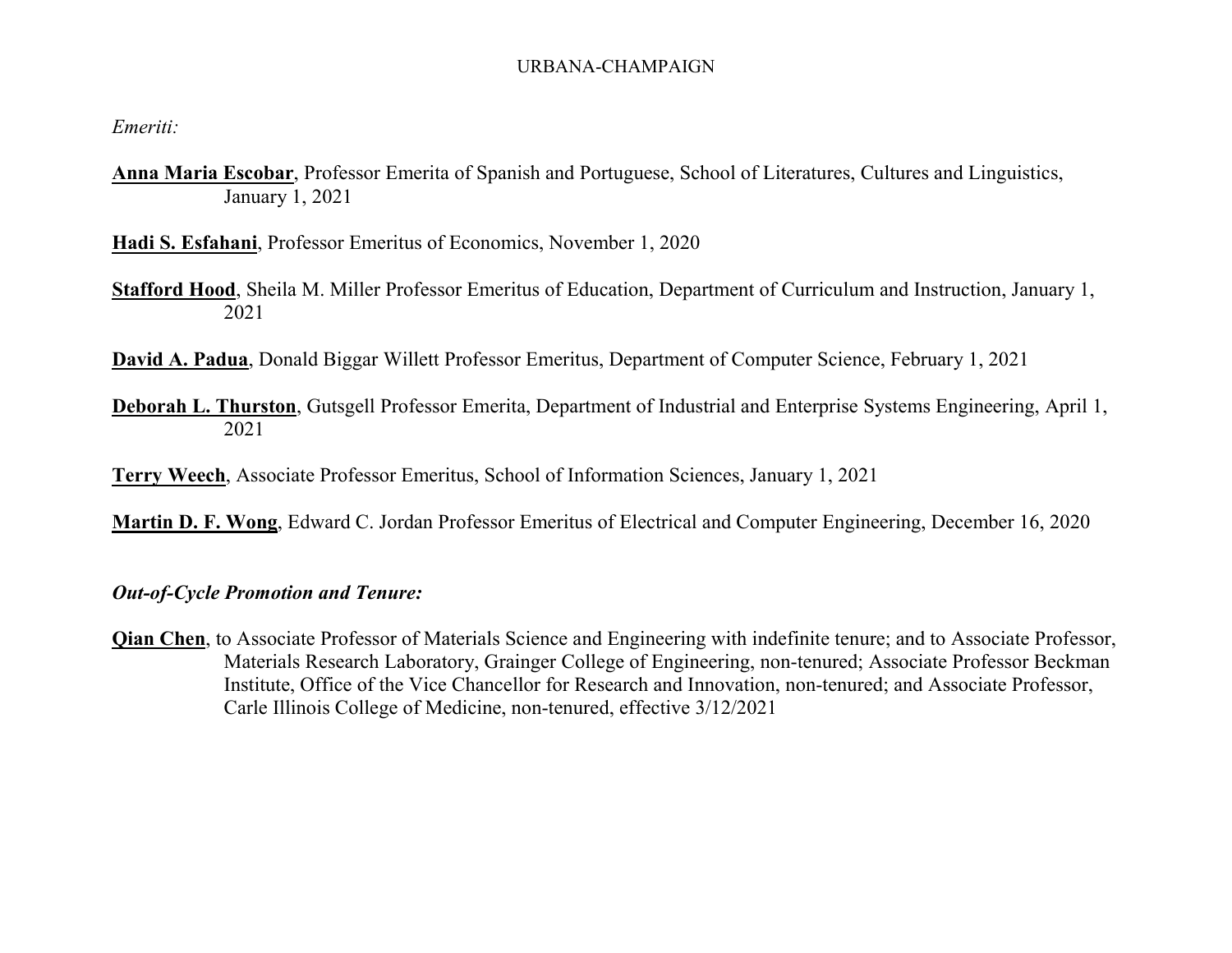# Faculty New Hires Chicago

Submitted to the Board of Trustees March 11, 2021

| Name                          | College                                           | Proposed UI            | Appointing                          | Tenure                           | Job        | Service                            | Service                                 | Salary       | per   |
|-------------------------------|---------------------------------------------------|------------------------|-------------------------------------|----------------------------------|------------|------------------------------------|-----------------------------------------|--------------|-------|
|                               |                                                   | Job Title              | Unit                                | <b>Status</b>                    | <b>FTE</b> | Description                        | Begin Date                              |              |       |
| Fair, Freda L.                | College of<br><b>Liberal Arts</b><br>and Sciences | Assistant<br>Professor | Gender &<br><b>Women's Studies</b>  | Summer<br>Appointment            | 1.00       | Salary for<br><b>Period Stated</b> | $08/01/2021 -$<br>08/15/2021            | \$4,866.80   | $***$ |
| Fair, Freda L.                | College of<br><b>Liberal Arts</b><br>and Sciences | Assistant<br>Professor | Gender &<br><b>Women's Studies</b>  | Probationary,<br>Yr <sub>2</sub> | 1.00       | Academic Year                      | 08/16/2021                              | \$92,000.00  | year  |
| Fair, Freda L.                | College of<br><b>Liberal Arts</b><br>and Sciences | Assistant<br>Professor | <b>Black Studies</b>                | Non-Tenured                      | 0.00       | Academic Year                      | 08/16/2021                              | \$0.00       | year  |
|                               |                                                   |                        |                                     |                                  |            |                                    | <b>Total</b><br>Annual<br><b>Salary</b> | \$92,000.00  | year  |
| Friend-<br>Kendall,<br>Ashley | College of<br>Medicine at<br>Chicago              | Assistant<br>Professor | Medicine                            | Initial/Partial<br>Term          | 1.00       | 12-Month                           | 03/12/2021                              | \$115,000.00 | year  |
| Friend-<br>Kendall,<br>Ashley | College of<br>Medicine at<br>Chicago              | Assistant<br>Professor | Medicine                            | Probationary,<br>Yr <sub>1</sub> | 1.00       | 12-Month                           | 08/16/2021                              | \$115,000.00 | year  |
| Gentile,<br><b>Saverio</b>    | College of<br>Medicine at<br>Chicago              | Assistant<br>Professor | Medicine                            | Probationary,<br>Yr <sub>1</sub> | 1.00       | 12-Month                           | 03/12/2021                              | \$125,000.00 | year  |
| *Jin, Jian-<br>Ping           | College of<br>Medicine at<br>Chicago              | Professor              | Physiology and<br><b>Biophysics</b> | Indefinite<br>Tenure             | 1.00       | 12-Month                           | 03/16/2021                              | \$230,550.00 | year  |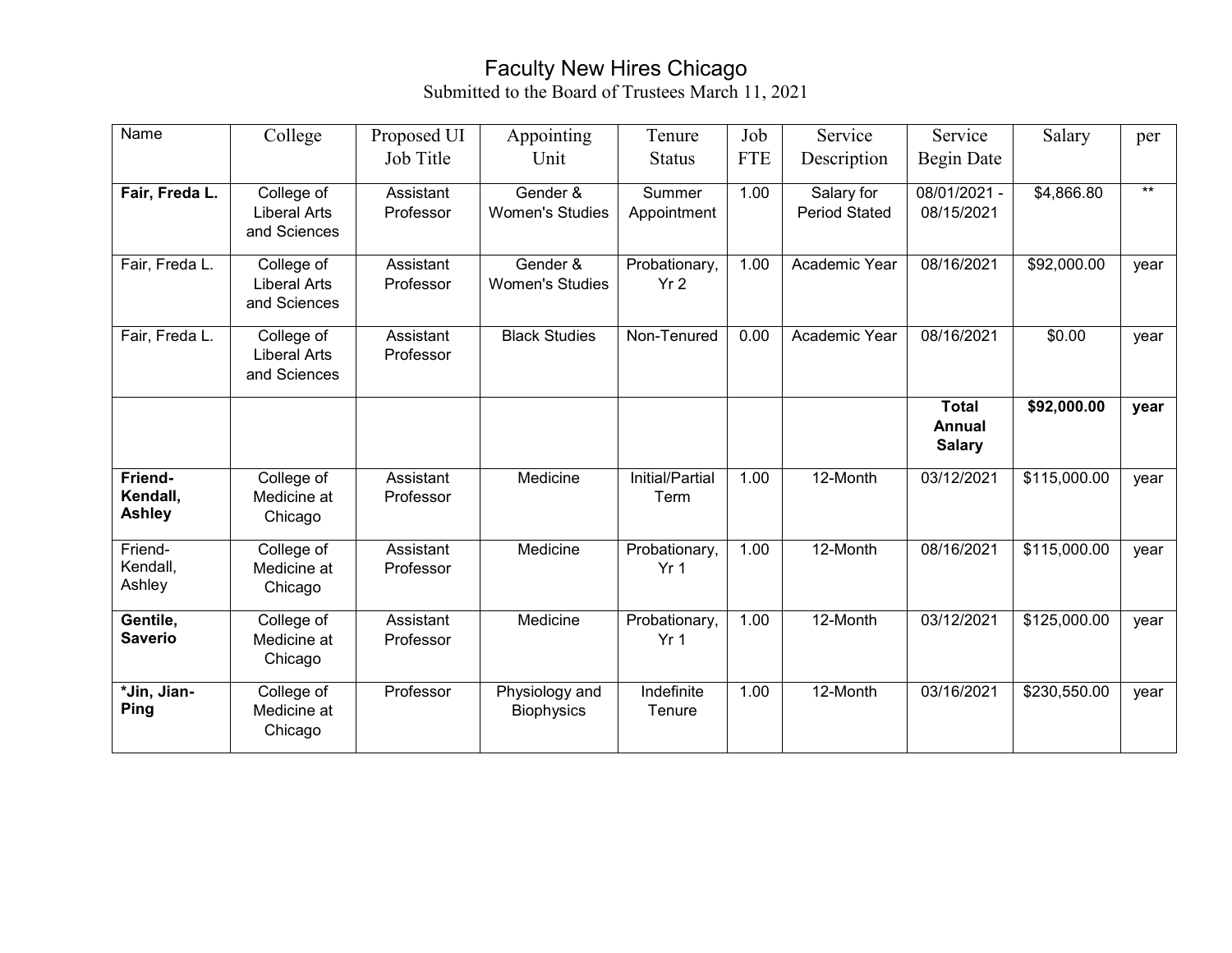| Name                     | College                              | Proposed UI                        | Appointing                          | Tenure                           | Job        | Service       | Service                                        | Salary       | per  |
|--------------------------|--------------------------------------|------------------------------------|-------------------------------------|----------------------------------|------------|---------------|------------------------------------------------|--------------|------|
|                          |                                      | Job Title                          | Unit                                | <b>Status</b>                    | <b>FTE</b> | Description   | <b>Begin Date</b>                              |              |      |
| Rojnica,<br><b>Marko</b> | College of<br>Medicine at<br>Chicago | Assistant<br>Professor             | Surgery                             | Initial/Partial<br>Term          | 0.51       | 12-Month      | 03/16/2021                                     | \$60,000.00  | year |
| Rojnica,<br>Marko        | College of<br>Medicine at<br>Chicago | Physician<br>Surgeon               | Surgery                             | Non-Tenured                      | 0.49       | 12-Month      | 03/16/2021                                     | \$390,000.00 | year |
| Rojnica,<br>Marko        | College of<br>Medicine at<br>Chicago | Assistant<br>Professor             | Surgery                             | Probationary,<br>Yr <sub>1</sub> | 0.51       | 12-Month      | 08/16/2021                                     | \$60,000.00  | year |
|                          |                                      |                                    |                                     |                                  |            |               | <b>Total</b><br><b>Annual</b><br><b>Salary</b> | \$450,000.00 | year |
| *Wissner,<br><b>Erik</b> | College of<br>Medicine at<br>Chicago | Associate<br>Professor             | Medicine                            | Indefinite<br>Tenure             | 0.40       | 12-Month      | 03/16/2021                                     | \$136,184.20 | year |
| Wissner, Erik            | College of<br>Medicine at<br>Chicago | Physician<br>Surgeon               | Medicine                            | Non-Tenured                      | 0.60       | 12-Month      | 03/16/2021                                     | \$203,065.30 | year |
|                          |                                      |                                    |                                     |                                  |            |               | <b>Total</b><br><b>Annual</b><br><b>Salary</b> | \$339,249.50 | year |
| *Maslowsky,<br>Julie     | School of<br><b>Public Health</b>    | Associate<br>Professor             | Community<br><b>Health Sciences</b> | Indefinite<br>Tenure             | 0.75       | Academic Year | 08/16/2021                                     | \$86,250.00  | year |
| Maslowsky,<br>Julie      | School of<br><b>Public Health</b>    | Research<br>Associate<br>Professor | Community<br><b>Health Sciences</b> | Non-Tenured                      | 0.25       | Academic Year | 08/16/2021                                     | \$28,750.00  | year |
|                          |                                      |                                    |                                     |                                  |            |               | <b>Total</b><br>Annual<br><b>Salary</b>        | \$115,000.00 | year |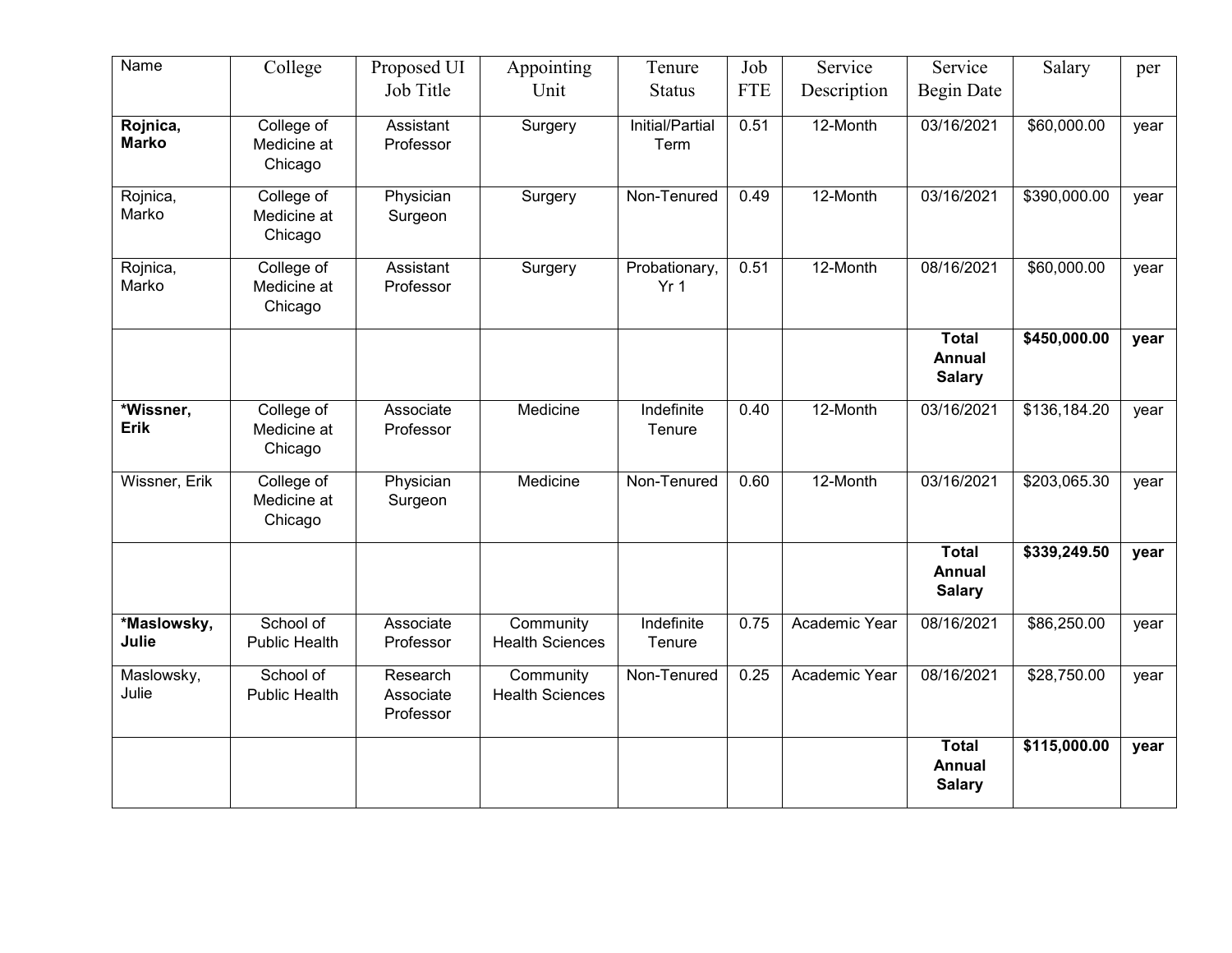#### CHICAGO

*Emeriti:*

**Malchow, Robert Paul**, Professor Emeritus of Biological Sciences, September 1, 2020

**Minkowycz, W. J.**, Professor Emeritus of Mechanical and Industrial Engineering, August 16, 2020

**Popov, Sergey**, Associate Professor Emeritus of Physiology and Biophysics, May 16, 2019

**Stayner, Leslie Thomas**, Professor Emeritus of Epidemiology and Biostatistics, School of Public Health, January 1, 2021

**Volz, Karl**, Associate Professor Emeritus of Microbiology and Immunology, May 16, 2020

**Waller, Donald Paul**, Professor Emeritus of Pharmaceutical Sciences, August 14, 2004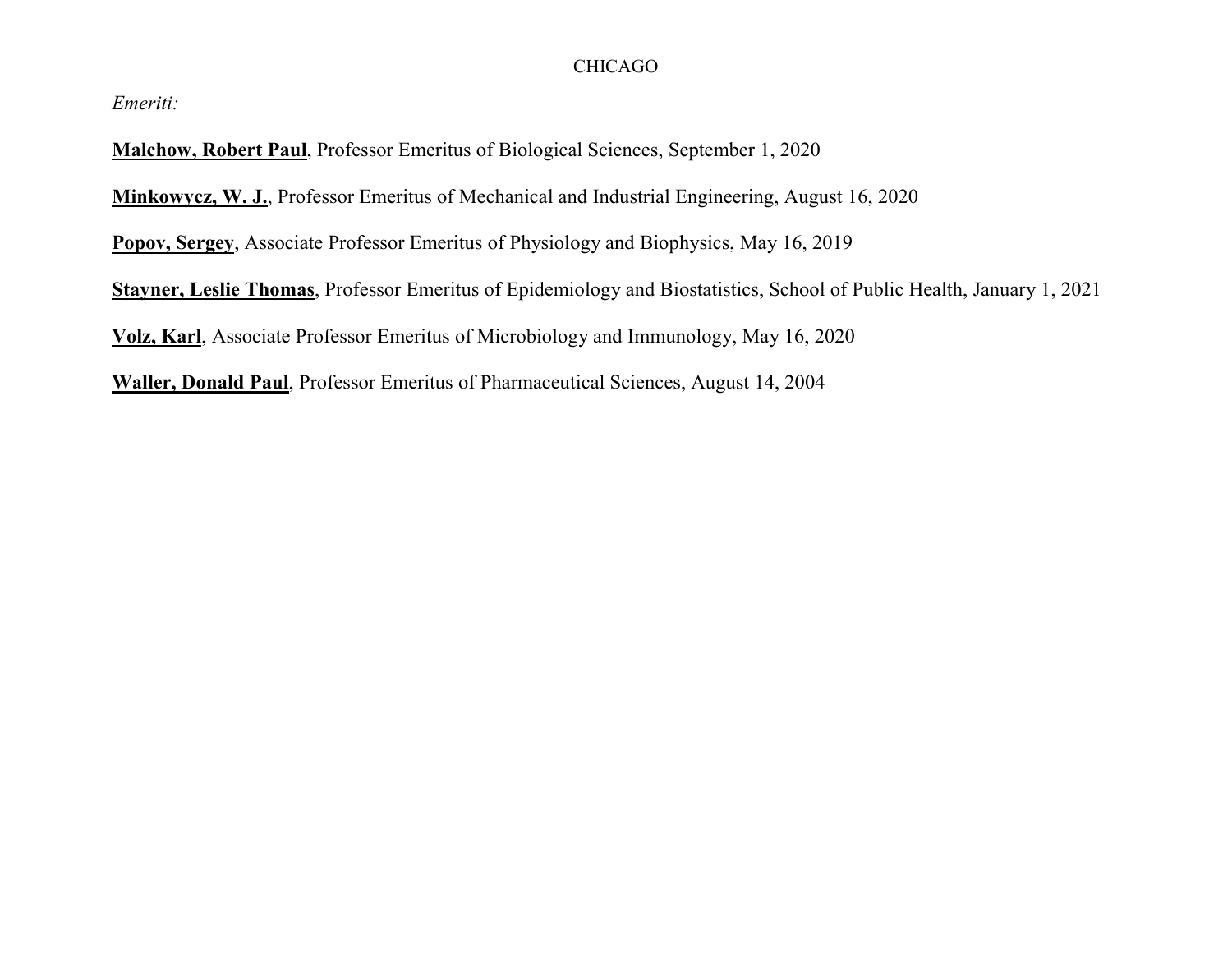## Faculty New Hires Springfield

Submitted to the Board of Trustees March 11, 2021

| Name | College | Proposed UI<br>Job Title | Appointing<br>Unit | Tenure<br><b>Status</b> | Job<br><b>FTE</b> | Service<br>Description | Service<br>Begin Date | Salary | per |
|------|---------|--------------------------|--------------------|-------------------------|-------------------|------------------------|-----------------------|--------|-----|
| None |         |                          |                    |                         |                   |                        |                       |        |     |

\*No student trustee may vote on those items marked with an asterisk

\*\*Salary reflected is for specific range of service dates

\*\*\*100% tenure will be held in this unit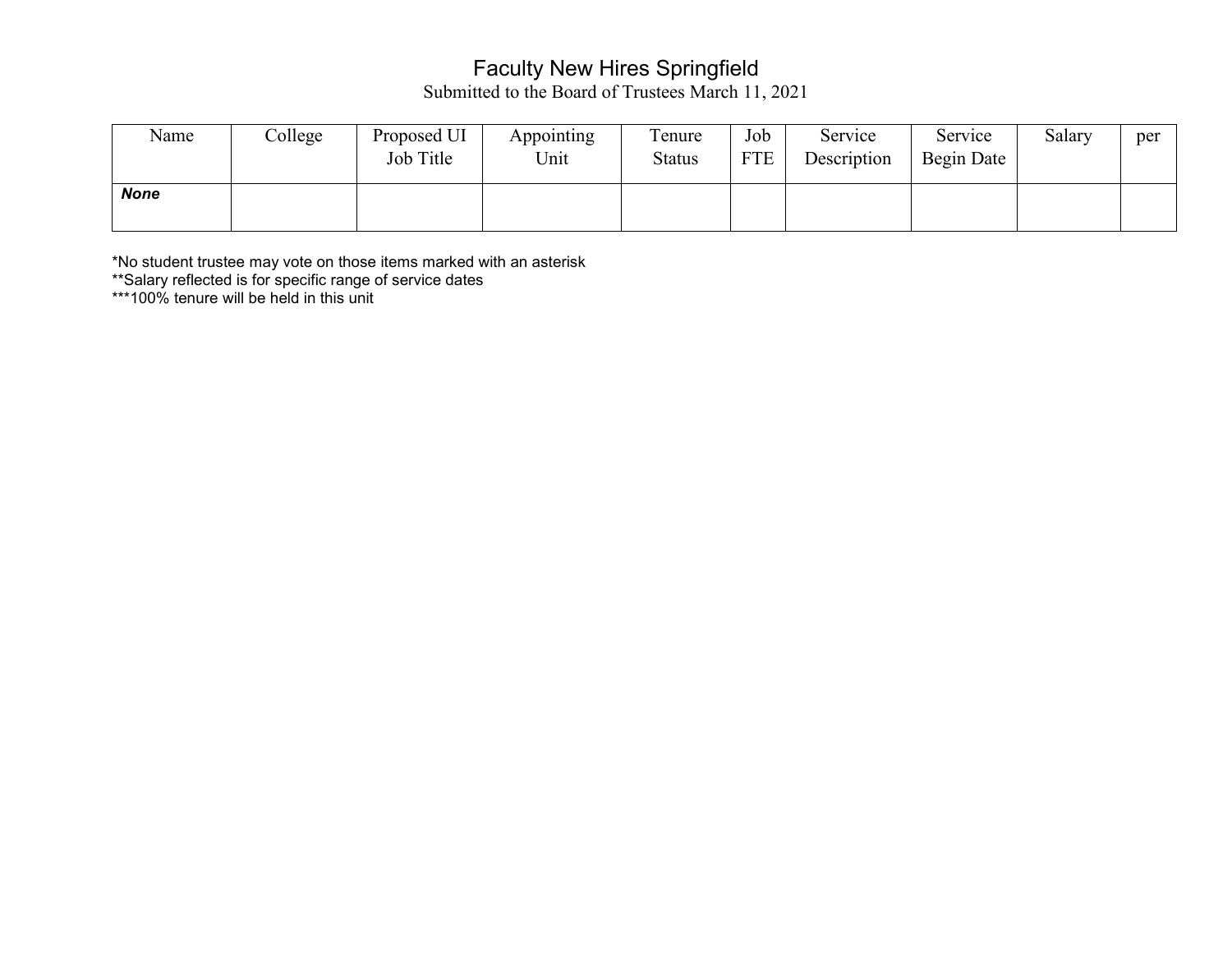## Administrative Professional New Hires Urbana

Faculty appointments noted, when appropriate. Submitted to the Board of Trustees March 11, 2021

| Name                         | College                                                                     | Proposed UI                                           | Appointing                                                                                          | Tenure Status | Job        | Service          | Service    | Salary       | Per  |
|------------------------------|-----------------------------------------------------------------------------|-------------------------------------------------------|-----------------------------------------------------------------------------------------------------|---------------|------------|------------------|------------|--------------|------|
|                              |                                                                             | Job Title                                             | Unit                                                                                                |               | <b>FTE</b> | Description      | Begin      |              |      |
|                              |                                                                             |                                                       |                                                                                                     |               |            |                  | Date       |              |      |
| <b>Canales, Luis Alberto</b> | Vice<br>Provost for<br>International<br>Affairs and<br>Global<br>Strategies | Associate<br>Provost for<br>Illinois<br>International | Office of the<br>Vice Provost<br>for<br>International<br>Affairs and<br>Global<br><b>Strategies</b> | Non-Tenured   | 1.00       | Twelve-<br>Month | 04/01/2021 | \$150,000.00 | year |

### Administrative Professional New Hires Chicago

Faculty appointments noted, when appropriate. Submitted to the Board of Trustees March 11, 2021

| Name        | College | Proposed UI | Appointing | <b>Tenure Status</b> | Job        | Service     | Service | Salary | Per |
|-------------|---------|-------------|------------|----------------------|------------|-------------|---------|--------|-----|
|             |         | Job Title   | Unit       |                      | <b>FTE</b> | Description | Begin   |        |     |
|             |         |             |            |                      |            |             | Date    |        |     |
|             |         |             |            |                      |            |             |         |        |     |
| <b>None</b> |         |             |            |                      |            |             |         |        |     |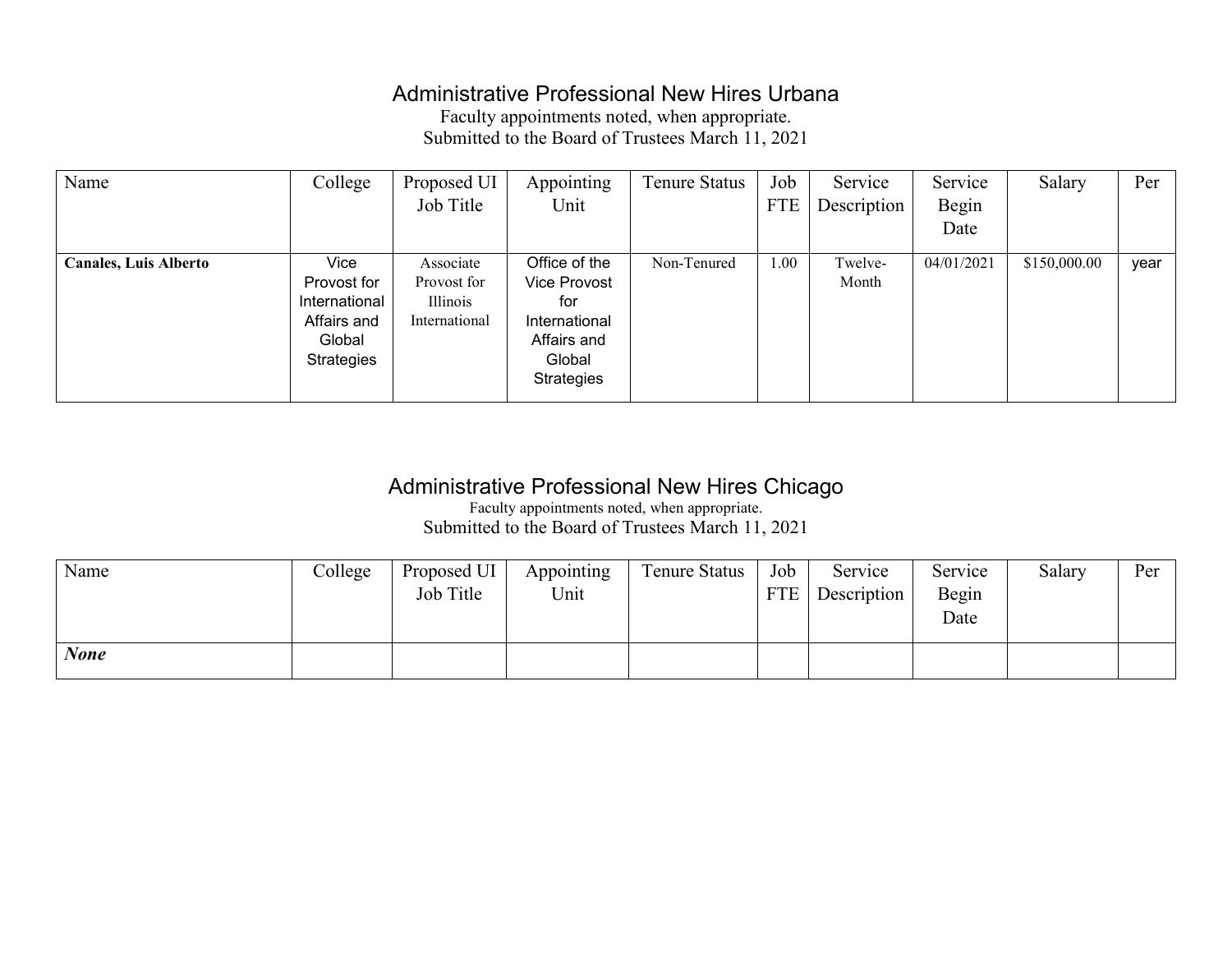### Administrative Professional New Hires Springfield

Faculty appointments noted, when appropriate. Submitted to the Board of Trustees March 11, 2021

| Name        | College | Proposed UI | Appointing | <b>Tenure Status</b> | Job | Service     | Service | Salary | Per |
|-------------|---------|-------------|------------|----------------------|-----|-------------|---------|--------|-----|
|             |         | Job Title   | Unit       |                      | FTE | Description | Begin   |        |     |
|             |         |             |            |                      |     |             | Date    |        |     |
|             |         |             |            |                      |     |             |         |        |     |
| <b>None</b> |         |             |            |                      |     |             |         |        |     |

### Administrative Professional New Hires University System

Faculty appointments noted, when appropriate. Submitted to the Board of Trustees March 11, 2021

| Name             | College                                 | Proposed UI<br>Job Title                          | Appointing<br>Unit                      | <b>Tenure Status</b> | Job<br><b>FTE</b> | Service<br>Description | Service<br>Begin<br>Date | Salary       | Per  |
|------------------|-----------------------------------------|---------------------------------------------------|-----------------------------------------|----------------------|-------------------|------------------------|--------------------------|--------------|------|
|                  |                                         |                                                   |                                         |                      |                   |                        |                          |              |      |
| Gerini, Susan M. | System<br>Human<br>Resource<br>Services | Director,<br>Information<br>Management            | System<br>Human<br>Resource<br>Services | N/A                  | 1.00              | 12-Month               | 03/15/2021               | \$115,000.00 | year |
| Parker, James    | Office of<br>Medicaid<br>Innovation     | Director,<br>Medicaid<br>Policy and<br>Innovation | Office of<br>Medicaid<br>Innovation     | N/A                  | 1.00              | 12-Month               | 03/15/2021               | \$202,800.00 | year |

\*No student trustee may vote on those items marked with an asterisk

\*\*Salary reflected is for specific range of service dates

\*\*\*Salary for two months of summer service during each summer of appointment as Head/Chair/Director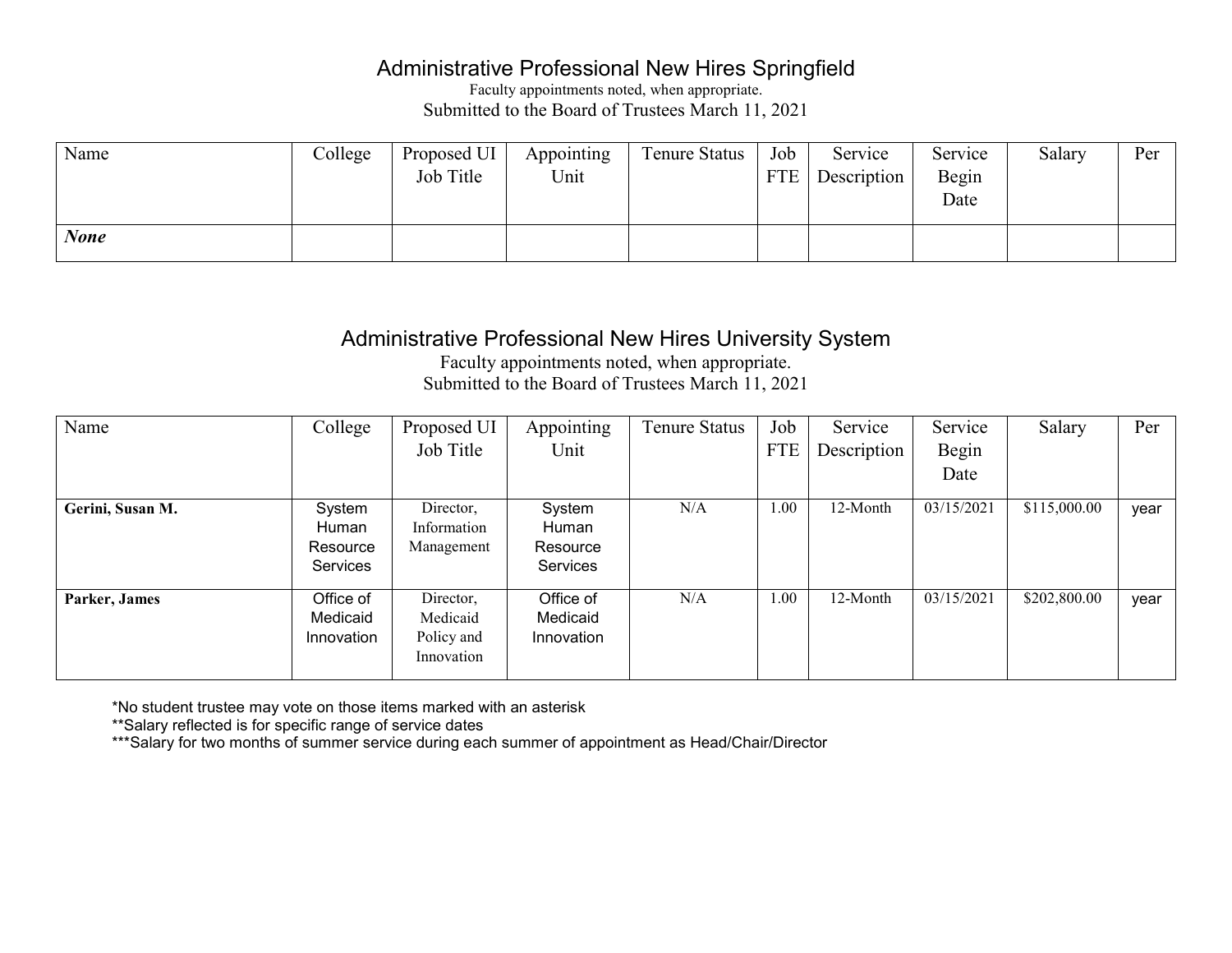### Intercollegiate Athletics New Multi-Year Contracts Urbana Submitted to the Board of Trustees March 11, 2021

*Division of Intercollegiate Athletics New Multi-Year Contracts*

| Name                       | Job Title                                   | Multi-Year<br>Contract Begin<br>Date | Multi-Year<br><b>Contract End</b><br>Date | Job<br><b>FTE</b> | Service<br>Description          | <b>Annual Salary</b> | <b>Contract Year</b>         |
|----------------------------|---------------------------------------------|--------------------------------------|-------------------------------------------|-------------------|---------------------------------|----------------------|------------------------------|
| Kane, Kevin<br>Michael     | <b>Assistant Varsity</b><br>Coach, Football | 03/12/2021                           | 01/31/2023                                | 1.00              | <b>Athletics Year-</b><br>Round | \$550,000.00**       | $03/12/2021 -$<br>01/31/2023 |
| McDonald,<br>George Lamont | <b>Assistant Varsity</b><br>Coach, Football | 03/12/2021                           | 01/31/2023                                | 1.00              | <b>Athletics Year-</b><br>Round | \$550,000.00**       | $03/12/2021 -$<br>01/31/2023 |

\*\*Annual increases based on university salary program as applicable.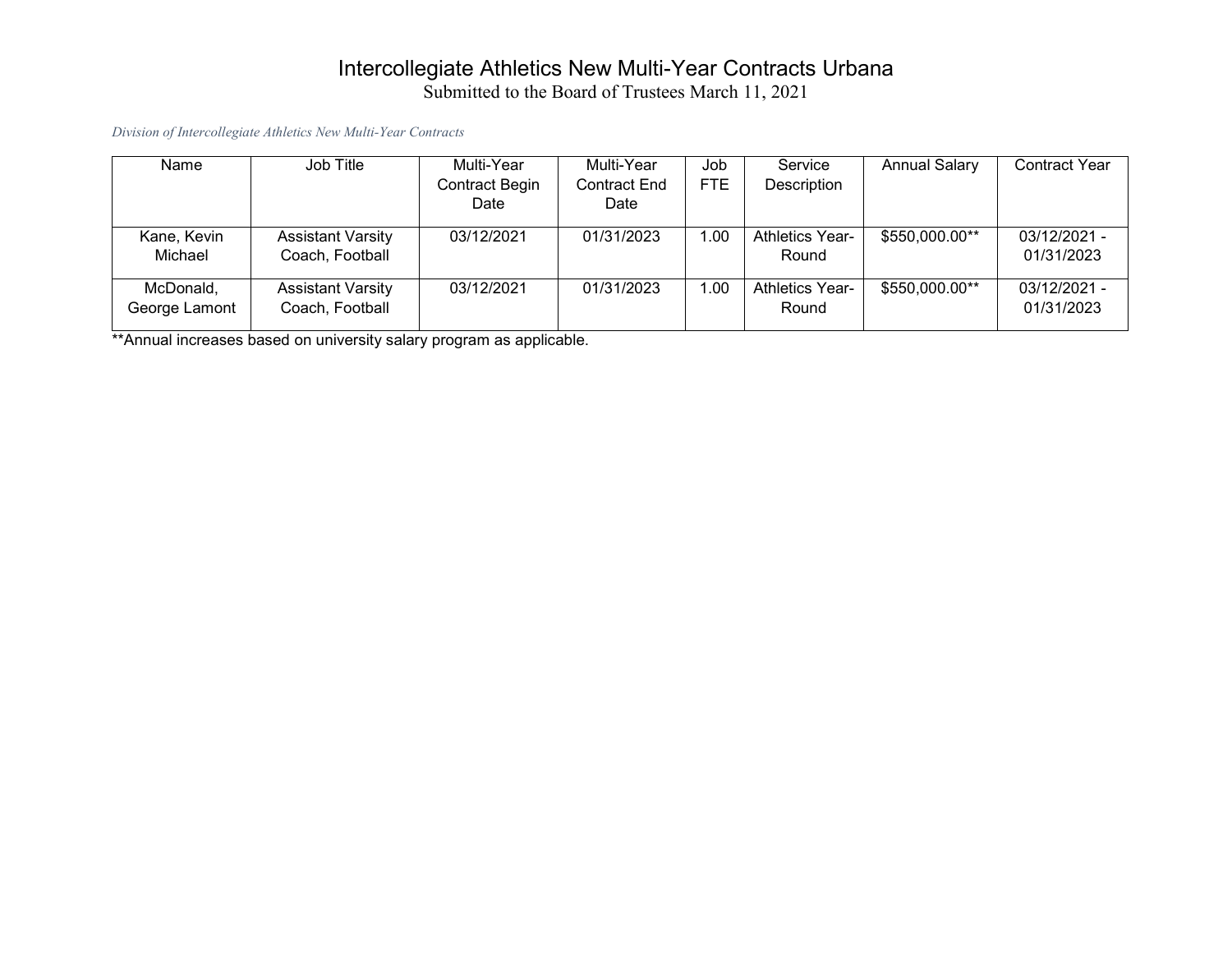## Addendum Items Faculty New Hires

Submitted to the Board of Trustees March 11, 2021

| Name           | College    | Proposed UI | Appointing | Tenure          | Job        | Service     | Service    | Salary       | per   | Previously |
|----------------|------------|-------------|------------|-----------------|------------|-------------|------------|--------------|-------|------------|
|                |            | Job Title   | Unit       | <b>Status</b>   | <b>FTE</b> | Description | Begin      |              |       | approved   |
|                |            |             |            |                 |            |             | Date       |              |       |            |
| Doodnaught,    | College of | Assistant   | Veterinary | Initial/Partial | 4.00       | Twelve-     | 11/16/2020 | \$132,000.00 | vear* | Nov 2020   |
| Graeme         | Veterinary | Professor   | Clinical   | Term            | 0.65       | Month       |            |              |       |            |
| <b>Michael</b> | Medicine   |             | Medicine   |                 |            |             |            |              |       |            |
| Doodnaught,    | College of | Assistant   | Veterinary | Probationary,   | 4.00       | Twelve-     | 08/16/2021 | \$132,000.00 | year  | Nov 2020   |
| Graeme         | Veterinary | Professor   | Clinical   | Yr 1            | 0.65       | Month       |            |              |       |            |
| Michael        | Medicine   |             | Medicine   |                 |            |             |            |              |       |            |
| Doodnaught,    | College of | Assistant   | Veterinary | Non-Tenured     | 0.35       | Twelve-     | 11/16/2020 | \$0.00       | year  |            |
| Graeme         | Veterinary | Professor   | Teaching   |                 |            | Month       |            |              |       |            |
| Michael        | Medicine   |             | Hospital   |                 |            |             |            |              |       |            |

\*100% tenure will be held in Veterinary Clinical Medicine

#### **Urbana**

#### *Emeriti – September 2020:*

**Gary S. Dell**, Professor Emeritus of Psychology, August 16, 2020 **August 15, 2020**

#### *Emeriti – July 2020:*

**Jean-Philippe R. Mathy**, Professor Emeritus of French and Italian; and Professor Emeritus, Comparative and World Literature, July 1, 2020 **June 1, 2020**

#### **Chicago**

*Emeriti – January 2021:*

**Patrick Anthony Tranmer**, Professor Emeritus of **Clinical** Family Medicine, August 1, 2016

**Laurie Schaffner**, Associate Professor Emerita of Sociology and Associate Professor **Emerita** of Gender and Women's Studies, May 16, 2020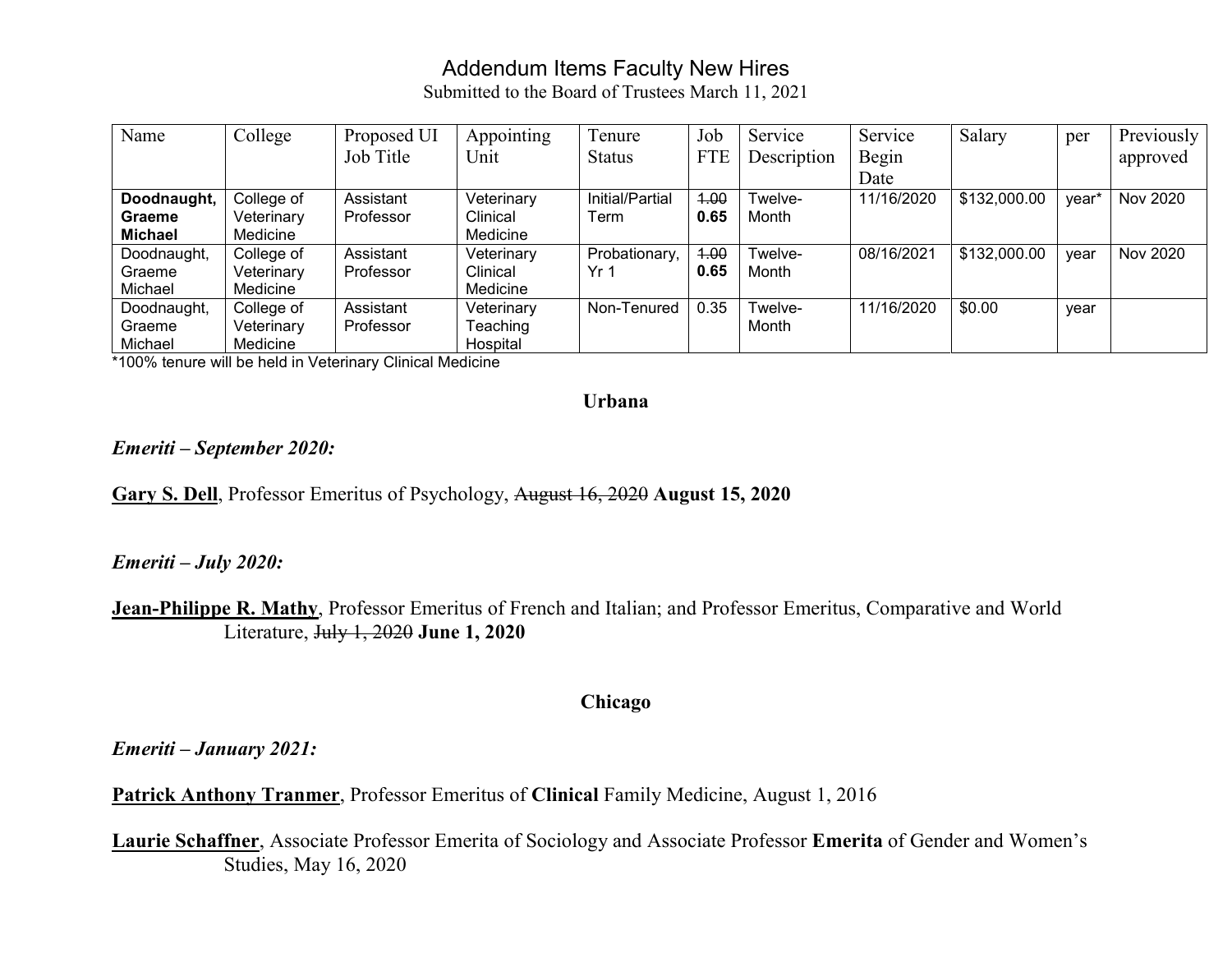## Race, Ethnicity, and Gender Summary Faculty New Appointments

BOT FY21 Summary Faculty New Appointments October 1 to November 30, 2020; December 1 to January 31, 2021 (Pending BOT Approval)

| Race, Ethnicity<br>and Gender           | UIC.<br>(AS)   | <b>UIC</b><br>(ON) | UIC to<br>date           | <b>UIS</b><br>(AS) | <b>UIS</b><br>(ON) | UIS to<br>date | <b>UIUC</b><br>(AS) | <b>UIUC</b><br>(ON) | UIUC to<br>date | UA<br>(AS) | <b>UA</b><br>(ON) | UA to<br>date | Grand<br>Total to | Percent<br>of Total |
|-----------------------------------------|----------------|--------------------|--------------------------|--------------------|--------------------|----------------|---------------------|---------------------|-----------------|------------|-------------------|---------------|-------------------|---------------------|
|                                         |                |                    |                          |                    |                    |                |                     |                     |                 |            |                   |               | Date              |                     |
| American Indian<br>or Alaskan<br>Native |                |                    |                          |                    |                    |                | 1                   |                     | $\mathbf{1}$    |            |                   |               | 1                 | 0.4%                |
| Asian or Pacific<br>Islanders           | $\overline{2}$ | 4                  | 47                       |                    |                    | 4              | 1                   | 3                   | 28              |            |                   |               | 79                | 27.8%               |
| <b>Black or African</b><br>American     | $\overline{2}$ | $\mathbf{1}$       | 10                       |                    |                    | $\overline{2}$ |                     |                     | 5               |            |                   |               | 17                | 6.0%                |
| Hispanic or<br>Mexican                  | $\overline{2}$ | 1                  | 15                       |                    |                    | $\mathbf{1}$   |                     |                     | 14              |            |                   |               | 30                | 10.6%               |
| White                                   | 3              | 11                 | 72                       | 1                  |                    | $\overline{7}$ |                     | 6                   | 75              |            |                   |               | 154               | 54.2%               |
| Unknown                                 |                |                    |                          |                    |                    |                |                     |                     |                 |            |                   |               | $\mathbf{0}$      | 0.0%                |
| Two or More<br>Races                    |                |                    | $\overline{\mathcal{L}}$ |                    |                    |                |                     |                     | 1               |            |                   |               | 3                 | 1.1%                |
| Male                                    | 4              | 7                  | 63                       | $\mathbf{1}$       |                    | 8              | $\overline{2}$      | 5                   | 64              |            |                   |               | 135               | 47.5%               |
| Female                                  | 5              | 10                 | 83                       |                    |                    | 6              | 1                   | 4                   | 60              |            |                   |               | 149               | 52.5%               |

These appointments commence pursuant with Board approvals at the March 11, 2021, Board of Trustees meeting.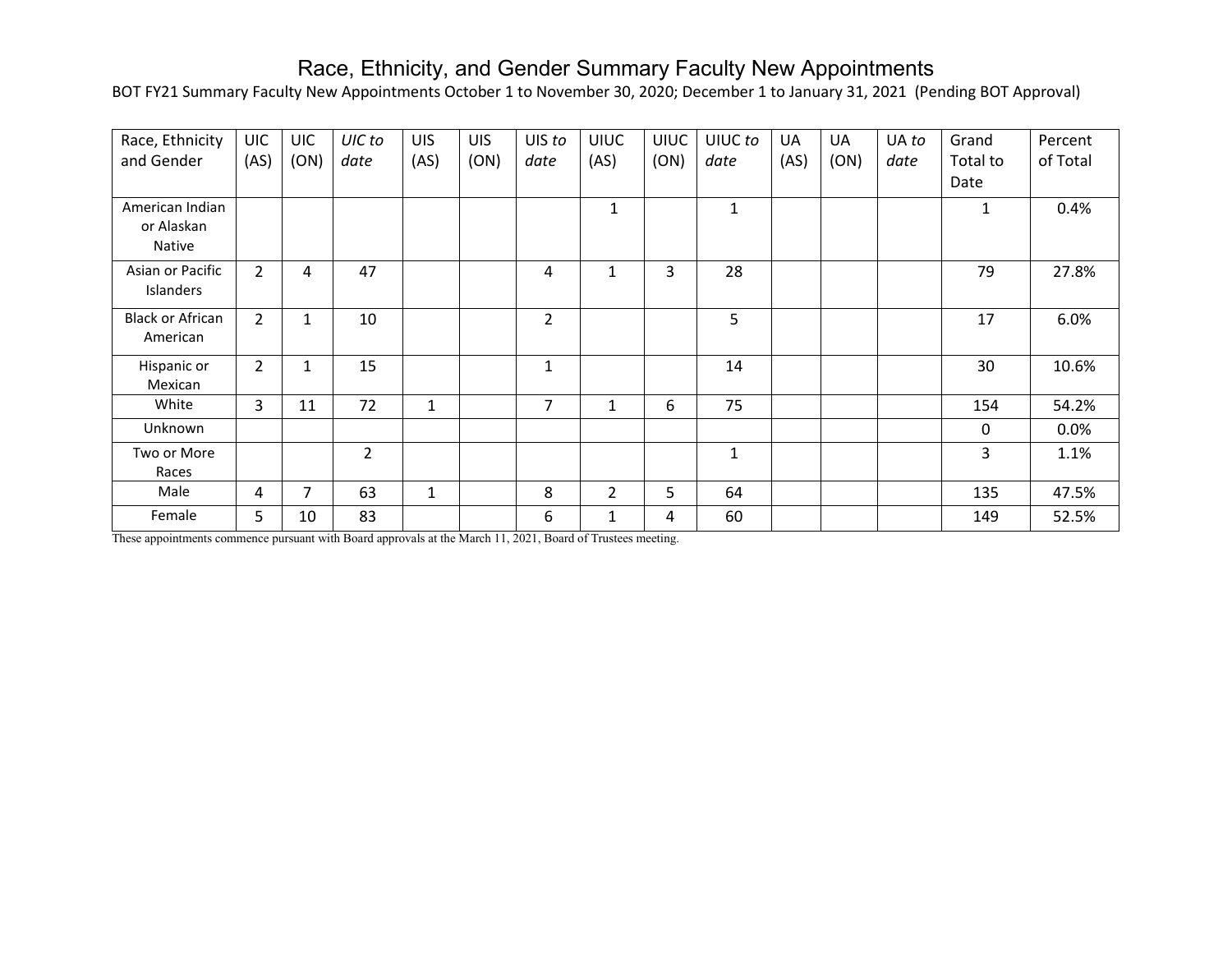## Race, Ethnicity, and Gender Summary Faculty Resignations

| Race, Ethnicity               | <b>UIC</b>   | <b>UIC</b>     | UIC to         | <b>UIS</b> | <b>UIS</b> | UIS to         | <b>UIUC</b>    | <b>UIUC</b>  | UIUC to        | <b>UA</b> | UA   | UA to | Grand    | Percent  |
|-------------------------------|--------------|----------------|----------------|------------|------------|----------------|----------------|--------------|----------------|-----------|------|-------|----------|----------|
| and Gender                    | (AS)         | (ON)           | date           | (AS)       | (ON)       | date           | (AS)           | (ON)         | date           | (AS)      | (ON) | date  | Total to | of Total |
|                               |              |                |                |            |            |                |                |              |                |           |      |       | Date     |          |
| American Indian               |              |                |                |            |            |                |                |              |                |           |      |       | 0        | 0.0%     |
| or Alaskan                    |              |                |                |            |            |                |                |              |                |           |      |       |          |          |
| Native                        |              |                |                |            |            |                |                |              |                |           |      |       |          |          |
| Asian or Pacific<br>Islanders |              | 4              | 35             |            |            |                |                | 1            | $\overline{7}$ |           |      |       | 42       | 27.5%    |
|                               |              |                |                |            |            |                |                |              |                |           |      |       |          |          |
| <b>Black or African</b>       | $\mathbf{1}$ | 1              | 6              |            |            | $\mathbf{1}$   |                |              | $\mathbf{1}$   |           |      |       | 8        | 5.2%     |
| American                      |              |                |                |            |            |                |                |              |                |           |      |       |          |          |
| Hispanic or                   |              | $\overline{2}$ | 11             |            | 1          | $\mathbf{1}$   |                | 2            | 3              |           |      |       | 15       | 9.8%     |
| Mexican                       |              |                |                |            |            |                |                |              |                |           |      |       |          |          |
| White                         | 7            | 4              | 53             |            |            | $\overline{7}$ | $\overline{2}$ | $\mathbf{1}$ | 24             |           |      |       | 84       | 54.9%    |
| Unknown                       |              |                |                |            |            |                |                |              |                |           |      |       | 0        | 0.0%     |
| Two or More                   |              |                | $\overline{2}$ |            |            |                |                |              | $\overline{2}$ |           |      |       | 4        | 2.6%     |
| Races                         |              |                |                |            |            |                |                |              |                |           |      |       |          |          |
| Male                          | 3            | 5              | 50             |            | 1          | 5              | $\mathbf{1}$   | 1            | 21             |           |      |       | 76       | 49.7%    |
| Female                        | 5            | 6              | 57             |            |            | 4              | 1              | 3            | 16             |           |      |       | 77       | 50.3%    |

These appointments commence pursuant with Board approvals at the March 11, 2021 Board of Trustees meeting.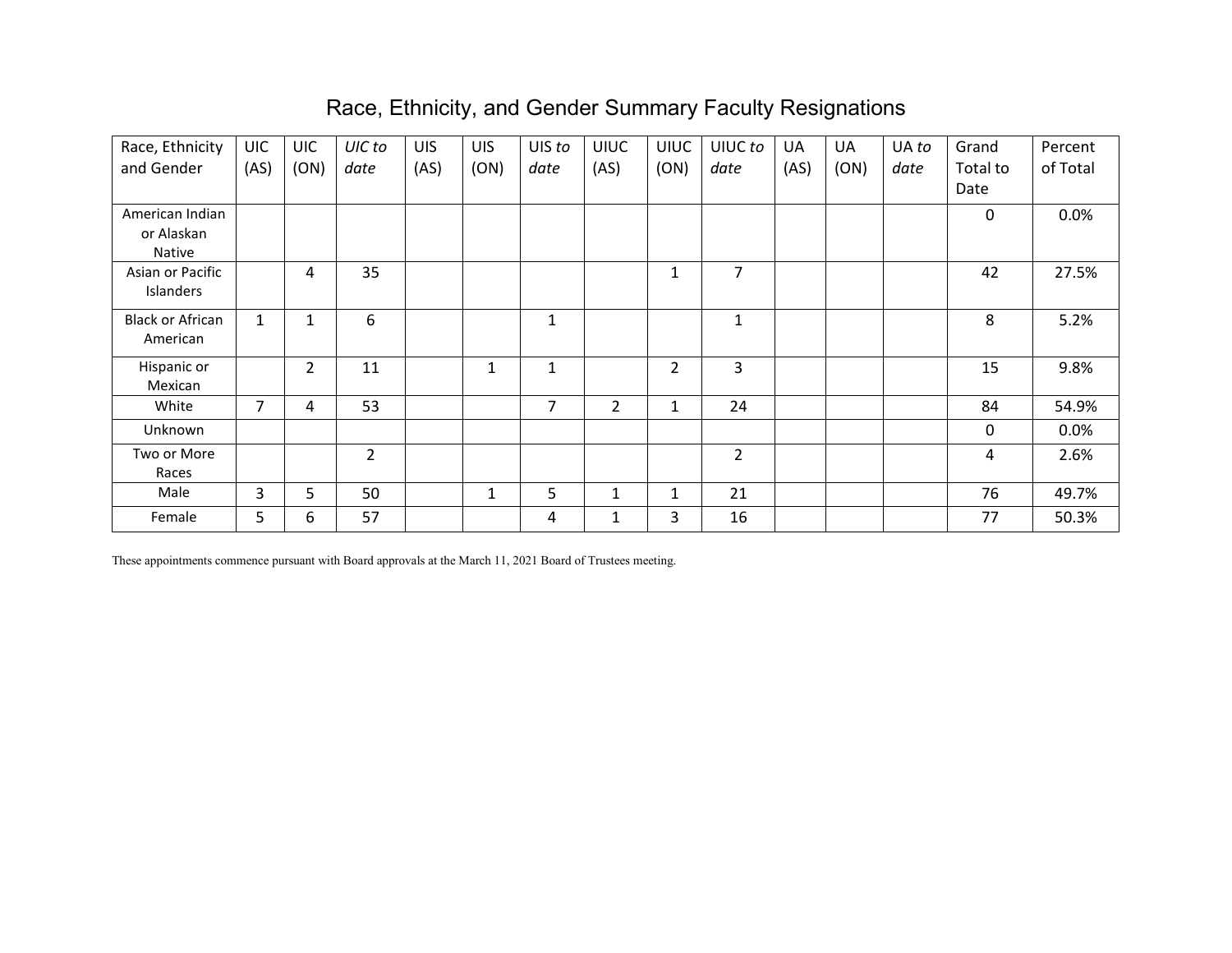## Race, Ethnicity, and Gender Summary Administrative Professional New Appointments

BOT FY 21 Summary Administrative and Professional New Appointments October 1 to November 30, 2020; December 1 to January 31, 2021 (Pending BOT Approval)

| Race, Ethnicity         | <b>UIC</b>     | <b>UIC</b>     | UIC to | <b>UIS</b> | <b>UIS</b> | UIS to       | <b>UIUC</b> | <b>UIUC</b>    | UIUC to | UA             | <b>UA</b>      | UA to          | Grand        | Percent  |
|-------------------------|----------------|----------------|--------|------------|------------|--------------|-------------|----------------|---------|----------------|----------------|----------------|--------------|----------|
| and Gender              | (AS)           | (ON)           | date   | (AS)       | (ON)       | date         | (AS)        | (ON)           | date    | (AS)           | (ON)           | date           | Total to     | of Total |
|                         |                |                |        |            |            |              |             |                |         |                |                |                | Date         |          |
| American Indian         |                |                |        |            |            |              |             |                |         |                |                |                | 0            | 0.0%     |
| or Alaskan              |                |                |        |            |            |              |             |                |         |                |                |                |              |          |
| Native                  |                |                |        |            |            |              |             |                |         |                |                |                |              |          |
| Asian or Pacific        | $\overline{7}$ | 4              | 30     |            |            | $\mathbf{1}$ | 2           | 7              | 24      |                |                | $\overline{2}$ | 57           | 12.3%    |
| Islanders               |                |                |        |            |            |              |             |                |         |                |                |                |              |          |
| <b>Black or African</b> | 5 <sup>1</sup> | 9              | 36     |            |            | $\mathbf{1}$ | 7           | 8              | 31      | 1              | 1              | 4              | 72           | 15.5%    |
| American                |                |                |        |            |            |              |             |                |         |                |                |                |              |          |
| Hispanic or             | 4              | 4              | 26     |            |            |              | 4           | $\overline{2}$ | 19      | 1              | 1              | $\overline{2}$ | 47           | 10.1%    |
| Mexican                 |                |                |        |            |            |              |             |                |         |                |                |                |              |          |
| White                   | 14             | 27             | 96     |            |            | 5            | 28          | 26             | 158     | 6              |                | 12             | 271          | 58.3%    |
| Unknown                 |                |                |        |            |            |              |             |                |         |                |                |                | $\mathbf{0}$ | $0.0\%$  |
| Two or More             | 1              | $\overline{2}$ | 6      |            |            | $\mathbf{1}$ |             | 3              | 10      |                |                | 1              | 18           | 3.9%     |
| Races                   |                |                |        |            |            |              |             |                |         |                |                |                |              |          |
| Male                    | 10             | 14             | 61     |            |            | 4            | 20          | 29             | 111     | 6              | $\overline{2}$ | 13             | 189          | 40.6%    |
| Female                  | 21             | 32             | 133    |            |            | 4            | 21          | 17             | 131     | $\overline{2}$ |                | 8              | 276          | 59.4%    |

These appointments commence pursuant with Board approvals at the March 11, 2021, Board of Trustees meeting.